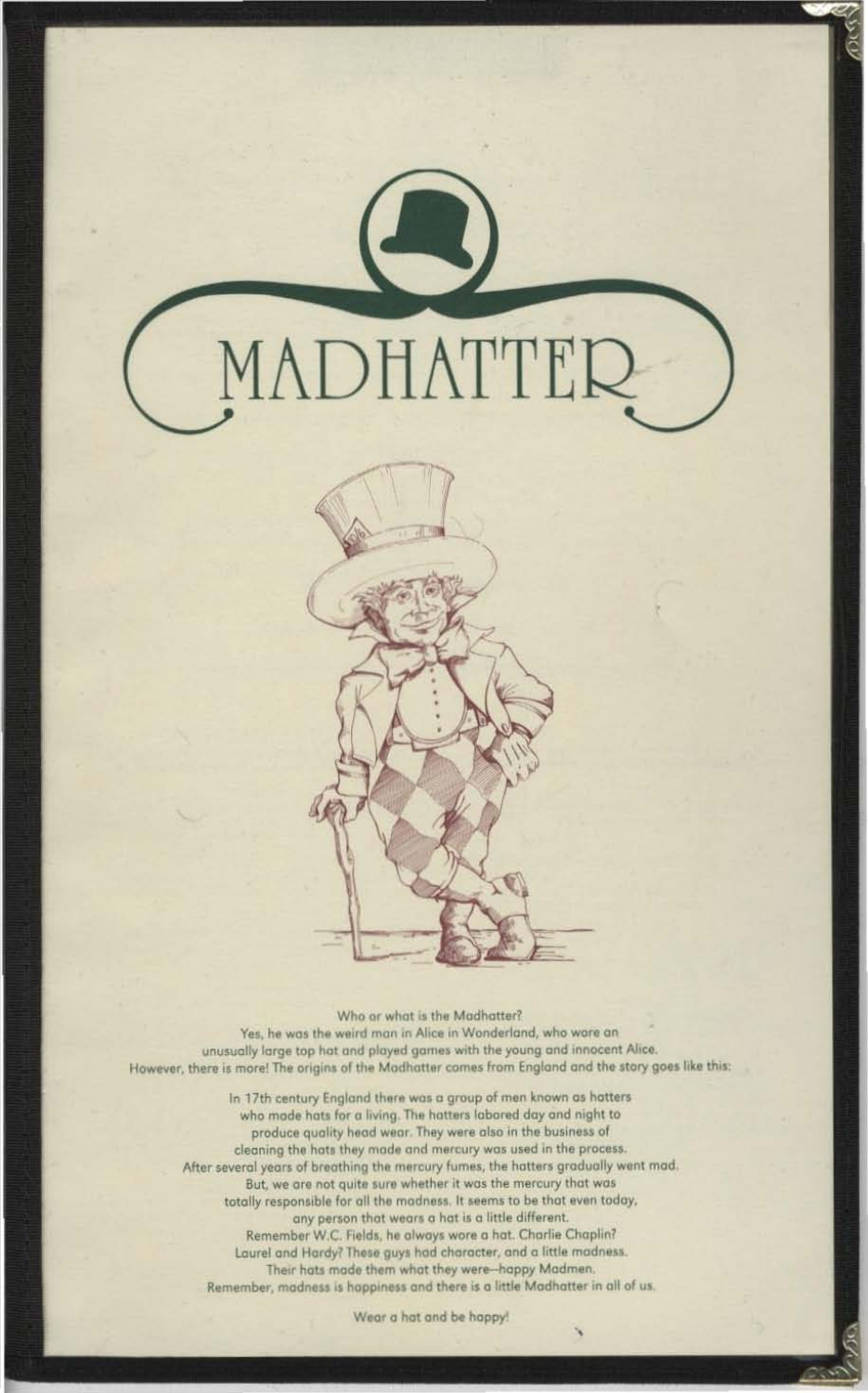## **APPE TIZERS**

#### Quesadilla

1-Becks-1-

Soft flour tortilla filled with Cheddar and Monterey Jack cheese, jalapeno peppers, tomatoes and onions, grilled and served with your choice of Spinach or Chicken topped with our own salsa, guacamole, and sour cream. 6.95

Calamari

Fresh squid dusted with spices, fried and served with a spicy clam marinara. 5.95

Stuffed Portobello Mushroom

Grilled Portobello stuffed with black beans and pepper Jack cheese, then topped with sautéed peppers 4.95

Nachos:

Tortilla corn chips smothered with Cheddar and Monterey Jack cheese, tomatoes, anions, jalapeno peppers, and topped with your choice of grilled chicken or vegetables, topped with sour cream, salso and quacamole. 4.95

Omon Rings

Thinly sliced Bermuda onions soaked in a buttermilk batter and fried to a golden brawn, served with spicy Ranch dressing. 2.95

Chicken Lenders

Strips of tender boneless chicken breast, breaded and deep fried to a golden brown. 5.95

### **LIGHT FARE**

Soup of the Day Made fresh daily and priced accordingly.

French Onion Soup Beef broth with tender slices of Bermuda onions and garlic toast, topped with melted Provolone cheese. 3.50

> Soup and House Salad Your choice of soup and our house salad. 5.50

Soup and Half Sandwich Your choice of soup and half of any of our sandwiches. 6.95

 $P_{12}$ Salad and Half Sandwich Our house salad and half of a sandwich. Choose from ham, tuna or turkey.  $6.95$ 

**SALADS** 

Dressings: Honey Mustard, Sun Dried Balsamic Vinaigrette, Lemon Cilantro Ranch, Creamy Four Cheese, Fat Free Italian and Russian

House Salad Hearts of romaine lettuce topped with slices of onion, ripened tomatoes and Goat cheese. 3.50

Terry's Salad Romaine and iceberg lettuce tossed with diced tomotoes, carrots, onions, cucumbers, and bacon, tapped with Cheddar cheese and julienne strips of tender fried chicken breast. 6.95

Cobb Salad Romaine lettuce topped with diced tomatoes, onions, egg. cucumbers, mushrooms, bacon, Bleu cheese, grilled chicken breast and sliced avacado. 7.95

Grilled Vegetable Salad Fresh greens topped with grilled red peppers, zucchini, eggplant, summer squash, onions and tomatoes. 6.95

> Mediterranean Salad Mixed baby greens topped with fresh grilled tuna, artichoke hearts, walnuts and Goat cheese. 8.95

Ciriled Chicken Caesar Salad Our soon to be famous Caesar salad topped with julienne strips of grilled chicken breast. small 7.25 large 8.50

**DELI SANDWICHES** All Breads are Made Fresh Daily, Choose from: Sour Dough, Honey Grain, Onion, Rye, Herb Bread, Farm Bread, Kaiser Roll, Pita

Machatter Club Classic club sandwich with ham, turkey, bacon, lettuce, tomato, mayonnaise, on toasted form bread, served with French fries. 7.50

Reuben Lean corned beef, saverkraut, Russian dressing on rye bread, grilled to perfection, served with French fries. 6.95

Turkeu Keuben Turkey breast, cole slaw, Russian dressing on rye bread, grilled to perfection, served with French fries. 6.95

Tuna Salad Madhatter tuna salad on your choice of bread served with French fries. 5.25

Smoked Turkey Philly Thinly sliced smoked turkey breast grilled with caramelized anions and sauteed mushrooms, and topped with melted Provolone cheese, served on fresh bread with lettuce, tomatoes and mayonnaise served with French fries. 7.25

Cold Cut Italian Sub (Tim's Top Class Sub) Thin slices of smoked ham, Genoa salami, and pepperoni, served on fresh bread with lettuce, tomato, onion and Pravolone cheese served with French fries. 7.25

#### Grilled Veggie Pita

Grilled red peppers, zucchini, summer squash, tomatoes and onions piled on pita bread, tapped with Pepper Jack cheese, and served with French fries or cole slaw. 6.95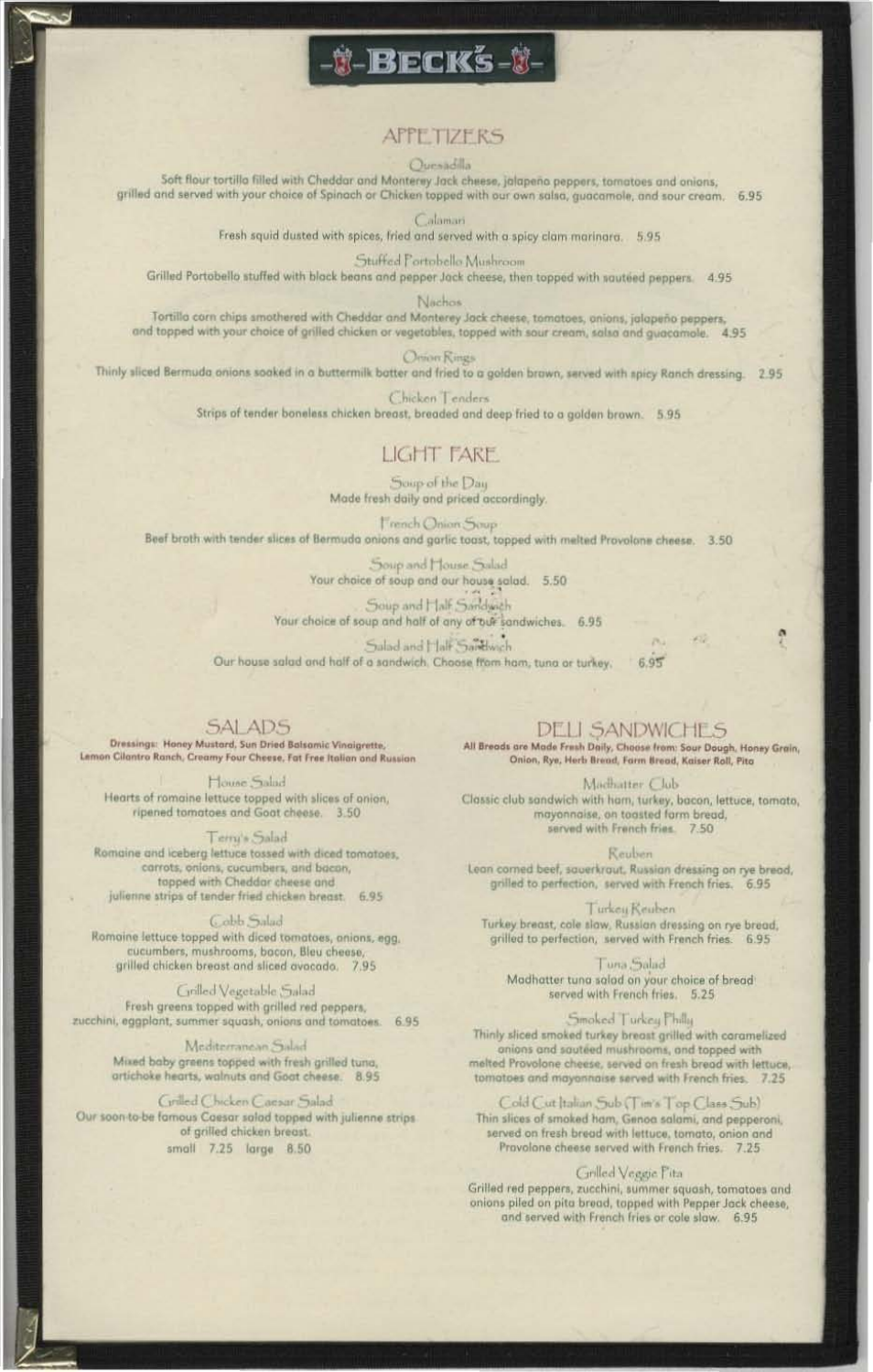## CHEF CHAVEZS SOUTHWESTERN FAVORITES

Carne Adovada

Tender marinated pork in red chili sauce, roasted and served with beans and rice. 7.50

Navajo Taco Native American fried bread served with beans, rice and your choice of beef, or chicken, topped with seasoned green chili sauce. 6.95

Cireen Chili Vegetable Burrito Flour tortilla stuffed with sautéed vegetables, beans, Cheddar and Monterey Jack cheese, smothered with green chili sauce and topped with sour cream and guacamole. 5.95

Stuffed Green Chili Peppers Stuffed pepper with seasoned Cheddar and Monterey Jack cheese, lightly battered, then fried and served with beans and rice. 6.95

### ENTREES

**Tish and Chips** Flaky flounder dipped in batter, fried to a golden brown, served with our seasoned potato wedges and cole slaw. 7.95

> Call's | iver and Onions Tender Calf's liver sautéed with caramelized onions, topped with brown mushroom gravy, served with vegetable of the day and your choice of potato. 7.50

 $\overline{N}$ Grilled Peppered Tuna Fresh tuna seasoned with lemon pepper, served over rice and topped with roasted red pepper, corn, cilantro and black bean salsa. 9,95

Stuffed Chicken Breast Tender breast of chicken stuffed with fresh mozzarella cheese, sautéed peppers and basil, served over rice, with vegetable of the day. 8.95

asta of the Day Ask your server for details about today's selection. priced daily

Sound Crabcake Platter Two crabcakes made with fresh jumbo lump crabmeat, pan fried and served with rice and vegetables. priced daily

## **FROM THE GRILL**

Seasoned Steak 12 oz. New York Strip with our chef's own special seasoning, served with vegetable of the day and your choice of potato. 9.95

> Rosemary and Carlic Pork Chop 12 oz. Center Cut Pork Chop, hand rubbed with rosemary and garlic, grilled to perfection and served with vegetable of the day and rice. 8.95

Beef Tenderlain with Fortabello Mushroom Filet of beef wrapped in bacon, topped with grilled portobello mushroom smothered in a cabernet sauce and served with vegetable of the day and rice. 9.95

Diablo Chicken Sandwich Marinated chicken breast in an ancho chili sauce served on a fresh baked kaiser roll with sautéed mushrooms and peppers, Jack cheese, lettuce, tomato, and pickle, served with French fries. 7.25

Chicken, Bacon and Cheddar Sandwich Tender chicken breast grilled and served on a fresh baked kaiser roll with lettuce, tomato, onion, and pickle, served with French fries. 6.95

Dacon Cheeseburger A half pound of fresh ground beef, served on a fresh baked kaiser roll, with lettuce, tomato, onions and pickle, bacon and Cheddar. 6.50

Cheeseburger

A half pound of fresh ground beef, served on a fresh baked kaiser roll, with lettuce, tomato, onions and pickle, and your choice of American, Cheddar, Swiss, Provolone, Monterey Jack or Bleu, served with French fries. 6.25

Sante Fe Burger A half pound of fresh ground beef, served on a fresh baked kaiser roll, with lettuce, tomato, onions and pickle, topped with roasted gren chili peppers, sautéed onion and Pepper Jack cheese. 6.50

Vegetarian Burger

Our very own recipe, served on a fresh kaiser roll with lettuce, tomato, onion and pickle. A great alternative. 6.95

# **DESSERT**

Ask your server for today's selection.